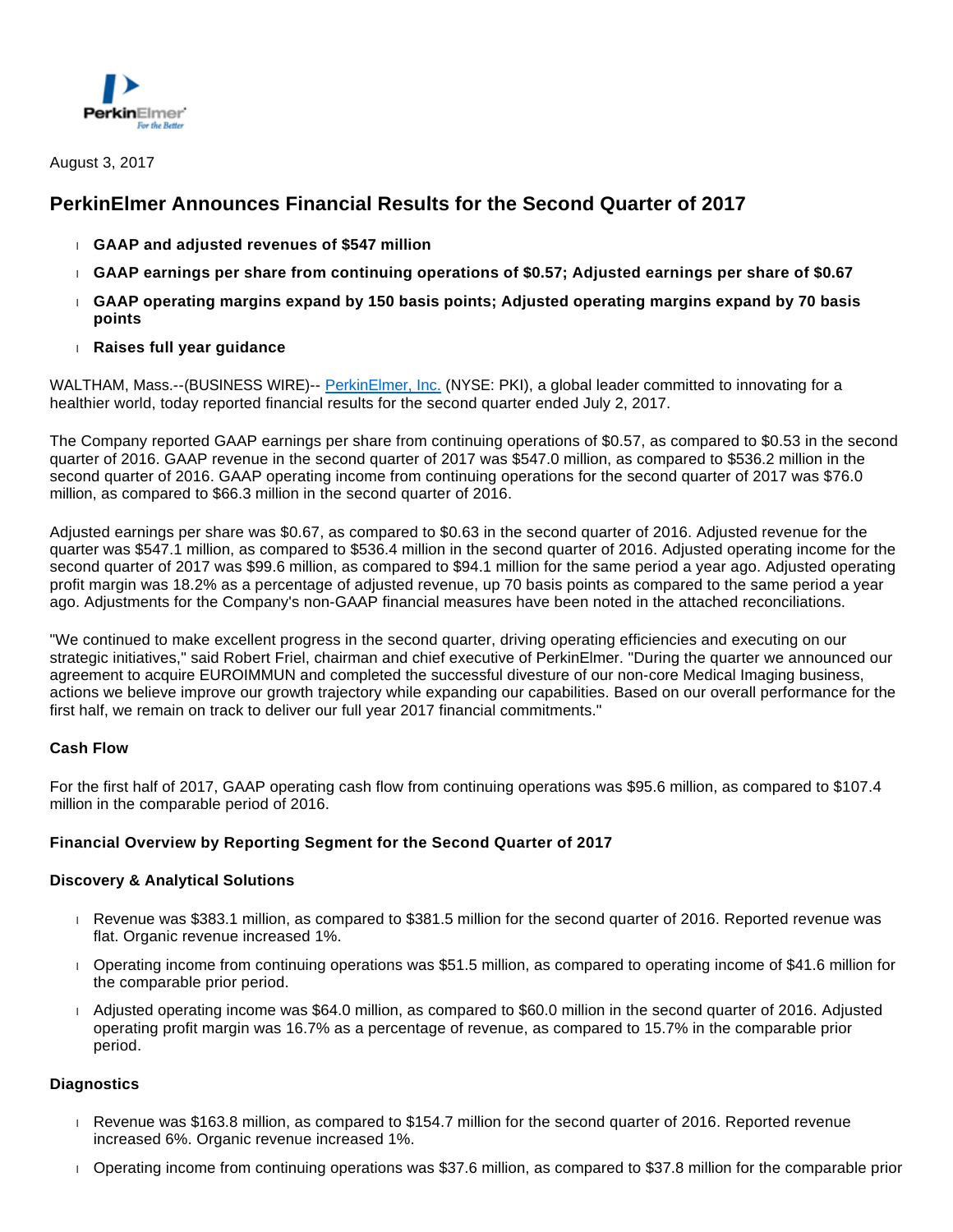period.

 Adjusted operating income was \$48.8 million, as compared to \$47.3 million in the second quarter of 2016. Adjusted operating profit margin was 29.7% as a percentage of adjusted revenue, as compared to 30.5% in the comparable prior period.

#### **Updates Financial Guidance - Full Year 2017**

For the full year 2017, the Company now forecasts GAAP earnings per share from continuing operations in the range of \$2.23 to \$2.31 and on a non-GAAP basis, which is expected to include the adjustments noted in the attached reconciliation, adjusted earnings per share of \$2.84 to \$2.92.

#### **Conference Call Information**

The Company will discuss its second quarter results and its outlook for business trends in a conference call on August 3, 2017 at 5:00 p.m. Eastern Time. To access the call, please dial (541) 797-2422 prior to the scheduled conference call time and provide the access code 48363672.

A live audio webcast of the call will be available on the [Investor](http://cts.businesswire.com/ct/CT?id=smartlink&url=http%3A%2F%2Fwww.perkinelmer.com%2Fcorporate%2Finvestors%2F&esheet=51629435&newsitemid=20170803006317&lan=en-US&anchor=Investor&index=2&md5=e52924293ad463b6c854268703ad41dc) section of the Company's Web site, [www.perkinelmer.com.](http://cts.businesswire.com/ct/CT?id=smartlink&url=http%3A%2F%2Fwww.perkinelmer.com&esheet=51629435&newsitemid=20170803006317&lan=en-US&anchor=www.perkinelmer.com&index=3&md5=0ea705936f0481f064754e42df253a11) Please go to the site at least 15 minutes prior to the call in order to register, download, and install any necessary software. An archived version of the webcast will be posted on the Company's Web site for a two week period beginning approximately two hours after the call.

#### **Use of Non-GAAP Financial Measures**

In addition to financial measures prepared in accordance with generally accepted accounting principles (GAAP), this earnings announcement also contains non-GAAP financial measures. The reasons that we use these measures, a reconciliation of these measures to the most directly comparable GAAP measures, and other information relating to these measures are included below following our GAAP financial statements.

#### **Factors Affecting Future Performance**

This press release contains "forward-looking" statements within the meaning of the Private Securities Litigation Reform Act of 1995, including, but not limited to, statements relating to estimates and projections of future earnings per share, cash flow and revenue growth and other financial results, developments relating to our customers and end-markets, and plans concerning business development opportunities and divestitures and the planned consummation of our agreement to acquire EUROIMMUN. Words such as "believes," "intends," "anticipates," "plans," "expects," "projects," "forecasts," "will" and similar expressions, and references to guidance, are intended to identify forward-looking statements. Such statements are based on management's current assumptions and expectations and no assurances can be given that our assumptions or expectations will prove to be correct. A number of important risk factors could cause actual results to differ materially from the results described, implied or projected in any forward-looking statements. These factors include, without limitation: (1) markets into which we sell our products declining or not growing as anticipated; (2) fluctuations in the global economic and political environments; (3) our failure to introduce new products in a timely manner; (4) our ability to execute acquisitions and license technologies, or to successfully integrate acquired businesses and licensed technologies into our existing business or to make them profitable, or successfully divest businesses; (5) our failure to adequately protect our intellectual property; (6) the loss of any of our licenses or licensed rights; (7) our ability to compete effectively; (8) fluctuation in our quarterly operating results and our ability to adjust our operations to address unexpected changes; (9) significant disruption in third-party package delivery and import/export services or significant increases in prices for those services; (10) disruptions in the supply of raw materials and supplies; (11) the manufacture and sale of products exposing us to product liability claims; (12) our failure to maintain compliance with applicable government regulations; (13) regulatory changes; (14) our failure to comply with healthcare industry regulations; (15) economic, political and other risks associated with foreign operations; (16) our ability to retain key personnel; (17) significant disruption in our information technology systems; (18) our ability to obtain future financing; (19) restrictions in our credit agreements; (20) the approval of the Brexit Referendum in the United Kingdom; (21) our ability to realize the full value of our intangible assets; (22) significant fluctuations in our stock price; (23) reduction or elimination of dividends on our common stock; and (24) other factors which we describe under the caption "Risk Factors" in our most recent quarterly report on Form 10-Q and in our other filings with the Securities and Exchange Commission. We disclaim any intention or obligation to update any forward-looking statements as a result of developments occurring after the date of this press release.

#### **About PerkinElmer**

PerkinElmer, Inc. is a global leader committed to innovating for a healthier world. Our dedicated team of 9,000 employees worldwide is passionate about providing customers with an unmatched experience as they help solve critical issues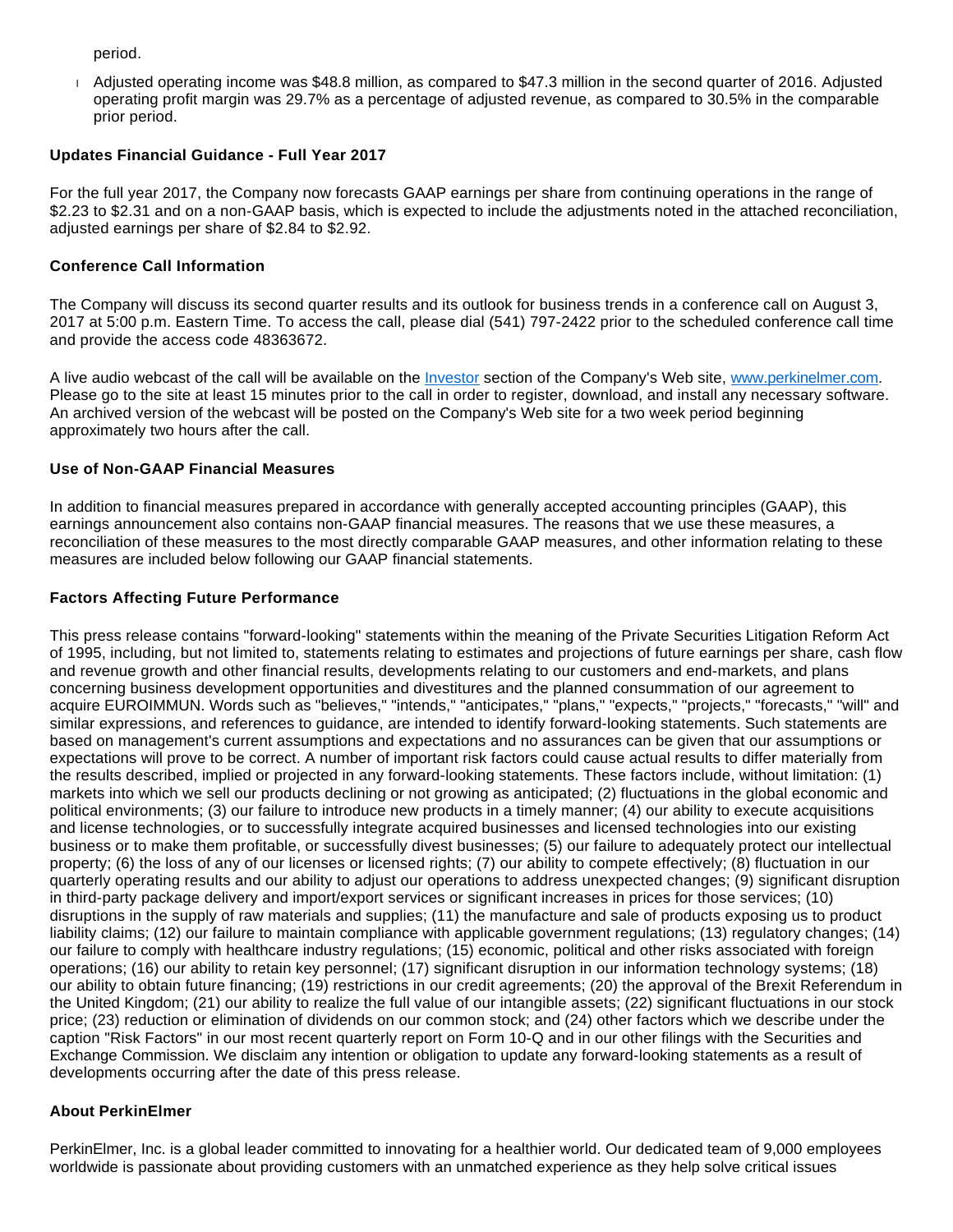especially impacting the diagnostics, discovery and analytical solutions markets. Our innovative detection, imaging, informatics and service capabilities, combined with deep market knowledge and expertise, help customers gain earlier and more accurate insights to improve lives and the world around us. The Company reported revenue of approximately \$2.1 billion in 2016, serves customers in more than 150 countries, and is a component of the S&P 500 Index. Additional information is available through 1-877-PKI-NYSE, or at [www.perkinelmer.com.](http://cts.businesswire.com/ct/CT?id=smartlink&url=http%3A%2F%2Fwww.perkinelmer.com&esheet=51629435&newsitemid=20170803006317&lan=en-US&anchor=www.perkinelmer.com&index=4&md5=84d554d363aebb2a88bf4760869fc499)

## **PerkinElmer, Inc. and Subsidiaries CONDENSED CONSOLIDATED INCOME STATEMENTS**

|                                                                                                                                                                                                                                               |                                   | <b>Three Months Ended</b>             |                                       | <b>Six Months Ended</b>               |
|-----------------------------------------------------------------------------------------------------------------------------------------------------------------------------------------------------------------------------------------------|-----------------------------------|---------------------------------------|---------------------------------------|---------------------------------------|
| (In thousands, except per share data)                                                                                                                                                                                                         | July 2,<br>2017                   | July 3,<br>2016                       | July 2,<br>2017                       | July 3,<br>2016                       |
| Revenue                                                                                                                                                                                                                                       | \$546,962                         | \$536,242                             | \$1,061,077                           | \$1,034,258                           |
| Cost of revenue<br>Selling, general and administrative expenses<br>Research and development expenses<br>Restructuring and contract termination charges, net                                                                                   | 289,459<br>147,944<br>33,562      | 282,688<br>150,952<br>31,868<br>4,468 | 563,963<br>293,037<br>66,850<br>9,651 | 545,618<br>295,490<br>61,839<br>4,468 |
| Operating income from continuing operations                                                                                                                                                                                                   | 75,997                            | 66,266                                | 127,576                               | 126,843                               |
| Interest income<br>Interest expense<br>Loss (gain) on disposition of businesses and assets, net<br>Other (income) expense, net                                                                                                                | (490)<br>10,672<br>301<br>(5,278) | (127)<br>9,939<br>(5, 562)<br>1,143   | (710)<br>21,536<br>301<br>(4,326)     | (237)<br>19,780<br>(5, 562)<br>2,498  |
| Income from continuing operations, before income taxes                                                                                                                                                                                        | 70,792                            | 60,873                                | 110,775                               | 110,364                               |
| Provision for income taxes                                                                                                                                                                                                                    | 8,066                             | 3,117                                 | 11,987                                | 10,864                                |
| Income from continuing operations                                                                                                                                                                                                             | 62,726                            | 57,756                                | 98,788                                | 99,500                                |
| (Loss) gain from discontinued operations, before income<br>taxes<br>Gain (loss) on disposition of discontinued operations, before<br>income taxes<br>Provision for (benefit from) income taxes on discontinued<br>operations and dispositions | (3, 109)<br>180,377<br>35,925     | 4,927<br>(8)<br>(1, 182)              | 650<br>180,377<br>37,143              | 13,117<br>(11)<br>1,283               |
| Gain from discontinued operations and dispositions                                                                                                                                                                                            | 141,343                           | 6,101                                 | 143,884                               | 11,823                                |
| <b>Net income</b>                                                                                                                                                                                                                             | \$204,069                         | 63,857<br>\$                          | 242,672<br>\$                         | \$111,323                             |
| <b>Diluted earnings per share:</b><br>Income from continuing operations                                                                                                                                                                       | \$<br>0.57                        | 0.53<br>\$                            | \$<br>0.89                            | \$<br>0.90                            |
| Gain from discontinued operations and dispositions                                                                                                                                                                                            | 1.28                              | 0.06                                  | 1.30                                  | 0.11                                  |
| Net income                                                                                                                                                                                                                                    | 1.84<br>\$                        | \$<br>0.58                            | \$<br>2.20                            | \$<br>1.01                            |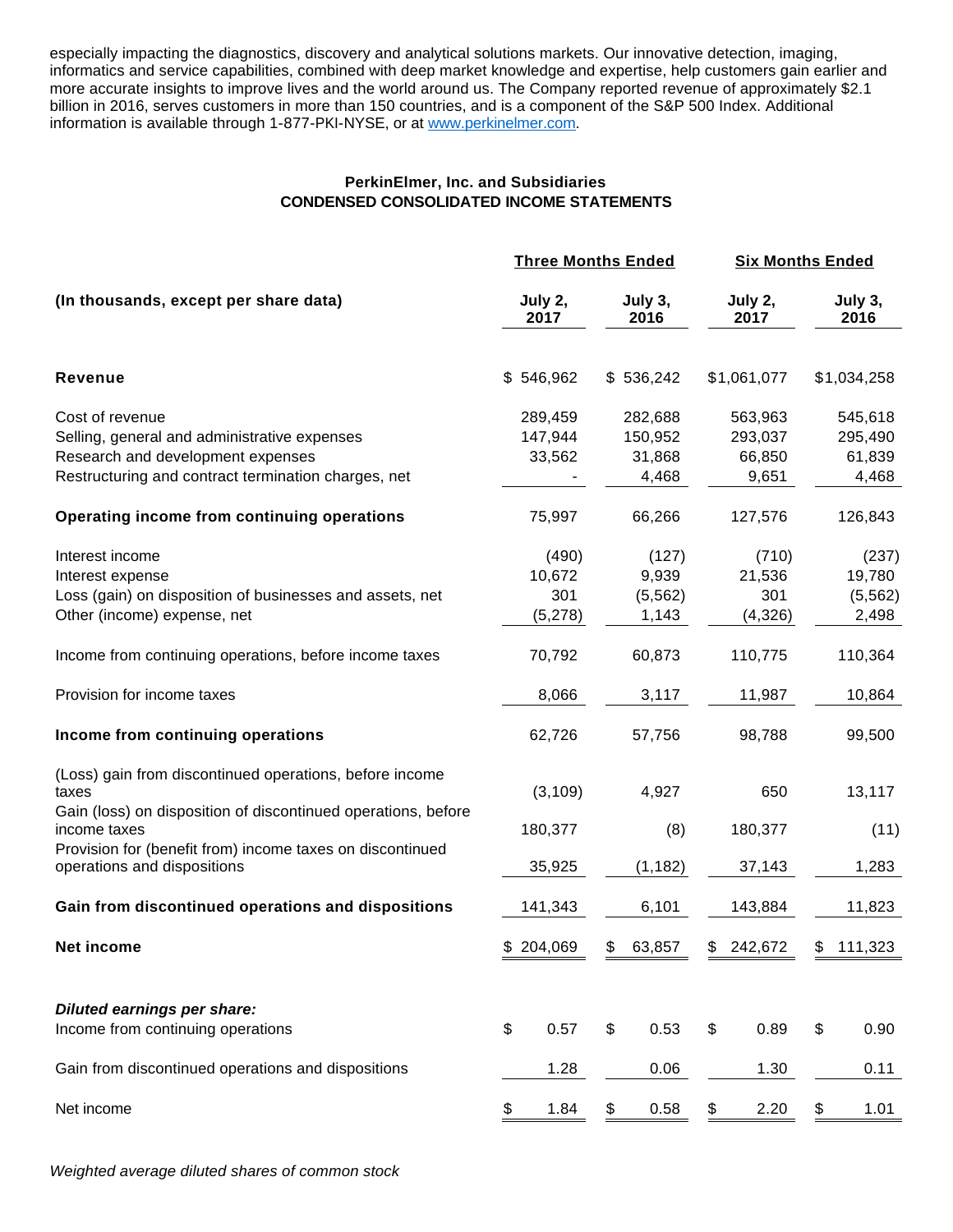#### ABOVE PREPARED IN ACCORDANCE WITH GAAP

| Additional Supplemental Information (1).<br>(per share, continuing operations) |            |            |            |   |        |
|--------------------------------------------------------------------------------|------------|------------|------------|---|--------|
| GAAP EPS from continuing operations                                            | \$<br>0.57 | \$<br>0.53 | \$<br>0.89 | S | 0.90   |
| Amortization of intangible assets                                              | 0.16       | 0.17       | 0.31       |   | 0.33   |
| Purchase accounting adjustments                                                | 0.02       | 0.04       | 0.05       |   | 0.06   |
| Acquisition and divestiture-related costs                                      | (0.02)     | 0.00       | 0.01       |   | 0.00   |
| Disposition of businesses and assets, net                                      | 0.00       | (0.05)     | 0.00       |   | (0.05) |
| Mark to market on postretirement benefits                                      | (0.00)     |            | (0.00)     |   | (0.00) |
| Restructuring and contract termination charges, net                            |            | 0.04       | 0.09       |   | 0.04   |
| Tax on above items                                                             | (0.06)     | (0.10)     | (0.14)     |   | (0.16) |
| <b>Adjusted EPS</b>                                                            | 0.67       | 0.63       | 1.21       |   | 1.13   |

## **(1) amounts may not sum due to rounding**

## **PerkinElmer, Inc. and Subsidiaries REVENUE AND OPERATING INCOME (LOSS)**

|                    |                                        | <b>Three Months Ended</b> |                     | <b>Six Months Ended</b> |    |              |  |                     |
|--------------------|----------------------------------------|---------------------------|---------------------|-------------------------|----|--------------|--|---------------------|
|                    | (In thousands, except percentages)     |                           | <b>July 2, 2017</b> | July 3, 2016            |    | July 2, 2017 |  | <b>July 3, 2016</b> |
| <b>DAS</b>         | Reported revenue                       | \$                        | 383,128 \$          | 381,504                 | \$ | 744,888 \$   |  | 737,951             |
|                    | Reported operating income from         |                           |                     |                         |    |              |  |                     |
|                    | continued operations                   |                           | 51,481              | 41,617                  |    | 82,060       |  | 81,086              |
|                    | OP%                                    |                           | 13.4%               | 10.9%                   |    | 11.0%        |  | 11.0%               |
|                    | Amortization of intangible assets      |                           | 12,377              | 13,944                  |    | 24,627       |  | 28,014              |
|                    | Purchase accounting adjustments        |                           | 16                  | 279                     |    | 32           |  | 425                 |
|                    | Acquisition and divestiture-related    |                           |                     |                         |    |              |  |                     |
|                    | costs                                  |                           | 110                 | 90                      |    | 348          |  | 308                 |
|                    | Restructuring and contract termination |                           |                     |                         |    |              |  |                     |
|                    | charges, net                           |                           |                     | 4,085                   |    | 7,987        |  | 4,085               |
|                    | Adjusted operating income              |                           | 63,984              | 60,015                  |    | 115,054      |  | 113,918             |
|                    | Adjusted OP%                           |                           | 16.7%               | 15.7%                   |    | 15.4%        |  | 15.4%               |
| <b>Diagnostics</b> | Reported revenue                       |                           | 163,834             | 154,738                 |    | 316,189      |  | 296,307             |
|                    | Purchase accounting adjustments        |                           | 186                 | 176                     |    | 371          |  | 351                 |
|                    | Adjusted Revenue                       |                           | 164,020             | 154,914                 |    | 316,560      |  | 296,658             |
|                    | Reported operating income from         |                           |                     |                         |    |              |  |                     |
|                    | continued operations                   |                           | 37,641              | 37,840                  |    | 71,051       |  | 71,614              |
|                    | OP%                                    |                           | 23.0%               | 24.5%                   |    | 22.5%        |  | 24.2%               |
|                    | Amortization of intangible assets      |                           | 5,161               | 4,483                   |    | 9,957        |  | 8,985               |
|                    | Purchase accounting adjustments        |                           | 2,362               | 4,497                   |    | 5,549        |  | 6,010               |
|                    | Acquisition and divestiture-related    |                           |                     |                         |    |              |  |                     |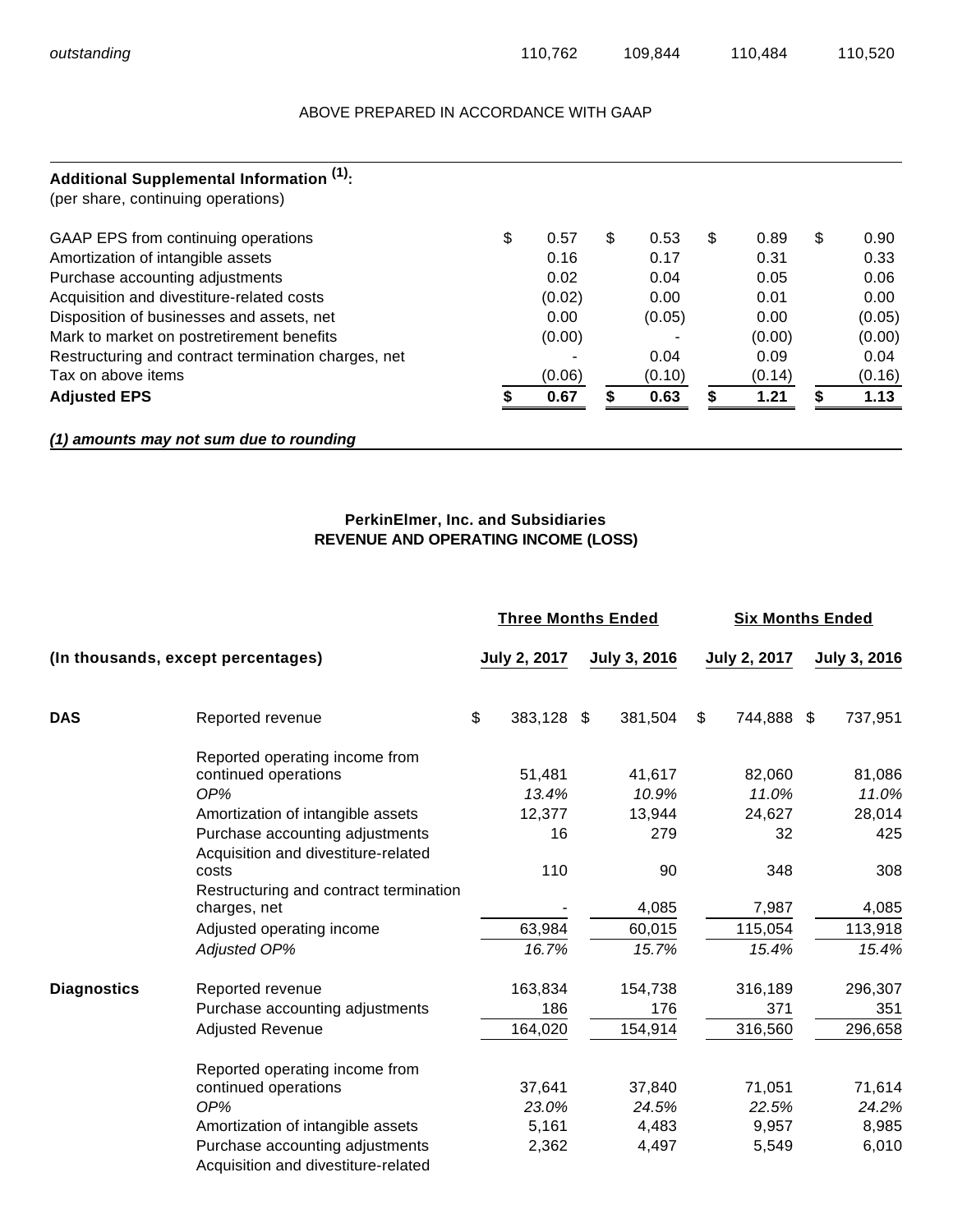|                   | costs                                                       | 3,593            | 71           | 5,951           | 219             |
|-------------------|-------------------------------------------------------------|------------------|--------------|-----------------|-----------------|
|                   | Restructuring and contract termination<br>charges, net      |                  | 383          | 1,664           | 383             |
|                   | Adjusted operating income                                   | 48,757           | 47,274       | 94,172          | 87,211          |
|                   | Adjusted OP%                                                | 29.7%            | 30.5%        | 29.7%           | 29.4%           |
| Corporate         | Reported operating loss<br>Mark to market on postretirement | (13, 125)        | (13, 191)    | (25, 535)       | (25, 857)       |
|                   | benefits                                                    | (46)             |              | (46)            | (3)             |
|                   | Adjusted operating loss                                     | (13, 171)        | (13, 191)    | (25, 581)       | (25, 860)       |
| Continuing        |                                                             |                  |              |                 |                 |
| <b>Operations</b> | Reported revenue                                            | \$<br>546,962 \$ | 536,242      | \$<br>1,061,077 | \$<br>1,034,258 |
|                   | Purchase accounting adjustments                             | 186              | 176          | 371             | 351             |
|                   | <b>Adjusted Revenue</b>                                     | 547,148          | 536,418      | 1,061,448       | 1,034,609       |
|                   |                                                             |                  |              |                 |                 |
|                   | Reported operating income from                              |                  |              |                 |                 |
|                   | continued operations                                        | 75,997           | 66,266       | 127,576         | 126,843         |
|                   | OP%                                                         | 13.9%            | 12.4%        | 12.0%           | 12.3%           |
|                   | Amortization of intangible assets                           | 17,538           | 18,427       | 34,584          | 36,999          |
|                   | Purchase accounting adjustments                             | 2,378            | 4,776        | 5,581           | 6,435           |
|                   | Acquisition and divestiture-related                         |                  |              |                 |                 |
|                   | costs                                                       | 3,703            | 161          | 6,299           | 527             |
|                   | Mark to market on postretirement                            |                  |              |                 |                 |
|                   | benefits                                                    | (46)             |              | (46)            | (3)             |
|                   | Restructuring and contract termination                      |                  |              |                 |                 |
|                   | charges, net                                                |                  | 4,468        | 9,651           | 4,468           |
|                   | Adjusted operating income                                   | 99,570           | \$<br>94,098 | 183,645         | \$<br>175,269   |
|                   | <b>Adjusted OP%</b>                                         | 18.2%            | 17.5%        | 17.3%           | 16.9%           |

REPORTED REVENUE AND REPORTED OPERATING INCOME (LOSS) PREPARED IN ACCORDANCE WITH GAAP

## **PerkinElmer, Inc. and Subsidiaries CONDENSED CONSOLIDATED BALANCE SHEETS**

| (In thousands)                              | <b>July 2, 2017</b> | <u>January 1, 2017</u> |
|---------------------------------------------|---------------------|------------------------|
| Current assets:                             |                     |                        |
| Cash and cash equivalents                   | \$<br>616.308       | \$<br>359,265          |
| Accounts receivable, net                    | 440,412             | 425,588                |
| Inventories, net                            | 275,085             | 246,847                |
| Other current assets                        | 102,021             | 99,246                 |
| Current assets of discontinued operations   |                     | 58,985                 |
| Total current assets                        | 1,433,826           | 1,189,931              |
| Property, plant and equipment:              |                     |                        |
| At cost                                     | 460,750             | 427,903                |
| Accumulated depreciation                    | (306,594)           | (282, 409)             |
| Property, plant and equipment, net          | 154,156             | 145,494                |
| Intangible assets, net                      | 453,059             | 420,224                |
| Goodwill                                    | 2,356,690           | 2,247,966              |
| Other assets, net                           | 207,373             | 204,679                |
| Long-term assets of discontinued operations |                     | 68,389                 |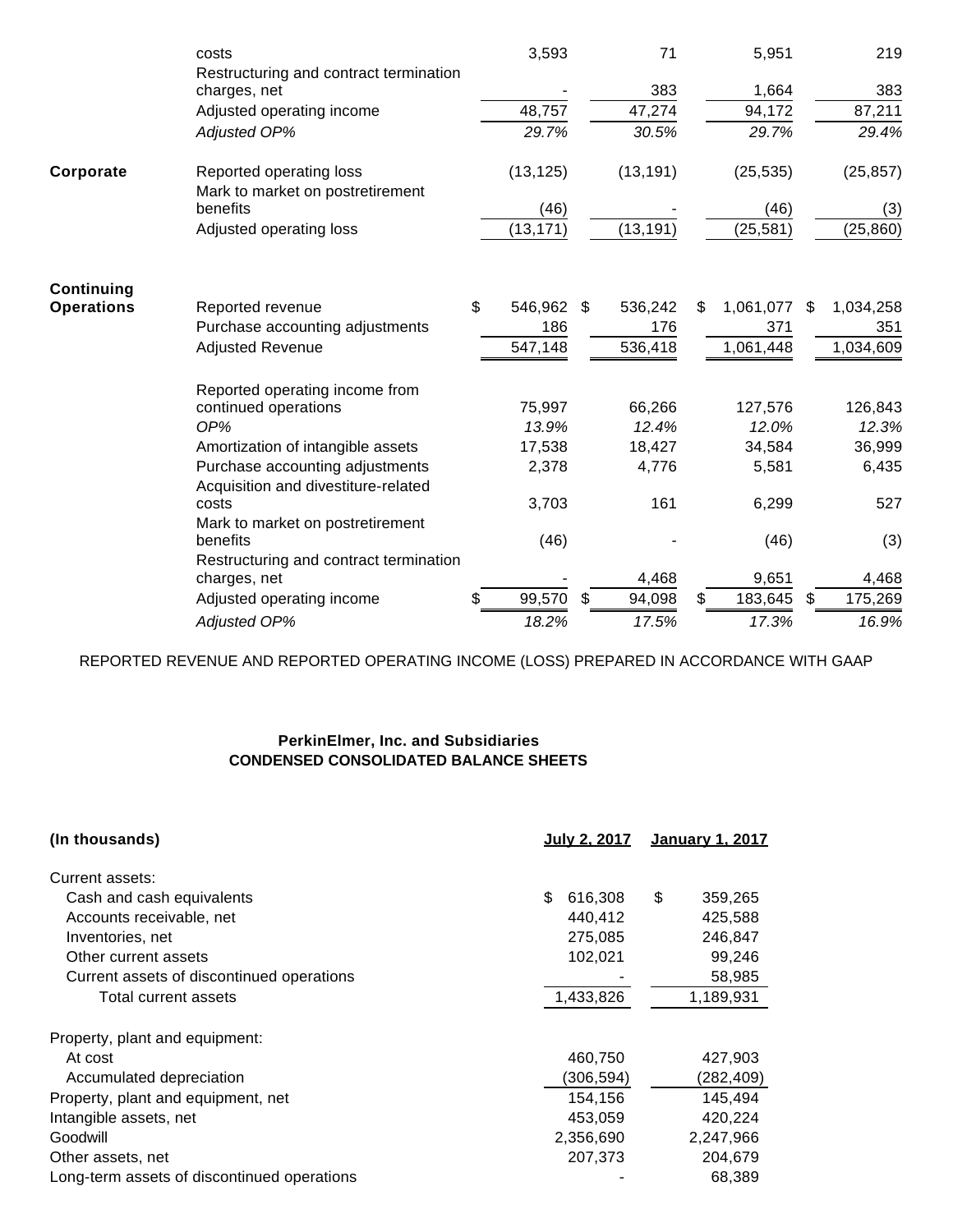| Total assets                                                      | \$4,605,104 | \$<br>4,276,683 |
|-------------------------------------------------------------------|-------------|-----------------|
| Current liabilities:                                              |             |                 |
| Current portion of long-term debt                                 | \$<br>2,225 | \$<br>1,172     |
| Accounts payable                                                  | 153,754     | 168,033         |
| Short-term accrued restructuring and contract termination charges | 8,559       | 7,479           |
| Accrued expenses and other current liabilities                    | 418,477     | 399,700         |
| Current liabilities of discontinued operations                    | 6,373       | 26,971          |
| Total current liabilities                                         | 589,388     | 603,355         |
|                                                                   |             |                 |
| Long-term debt                                                    | 1,089,395   | 1,045,254       |
| Long-term liabilities                                             | 487,685     | 459,544         |
| Long-term liabilities of discontinued operations                  |             | 14,960          |
| <b>Total liabilities</b>                                          | 2,166,468   | 2,123,113       |
|                                                                   |             |                 |
| Total stockholders' equity                                        | 2,438,636   | 2,153,570       |
| Total liabilities and stockholders' equity                        | \$4.605.104 | \$<br>4,276,683 |

#### PREPARED IN ACCORDANCE WITH GAAP

## **PerkinElmer, Inc. and Subsidiaries CONSOLIDATED STATEMENTS OF CASH FLOWS**

|                                                                            | <b>Three Months Ended</b> |                 | <b>Six Months Ended</b> |                 |  |
|----------------------------------------------------------------------------|---------------------------|-----------------|-------------------------|-----------------|--|
|                                                                            | July 2,<br>2017           | July 3,<br>2016 | July 2,<br>2017         | July 3,<br>2016 |  |
|                                                                            |                           | (In thousands)  |                         | (In thousands)  |  |
| <b>Operating activities:</b>                                               |                           |                 |                         |                 |  |
| Net income                                                                 | 204,069<br>\$             | \$<br>63,857    | \$242,672               | 111,323<br>\$   |  |
| Income from discontinued operations and dispositions, net of               |                           |                 |                         |                 |  |
| income taxes                                                               | (141, 343)                | (6, 101)        | (143, 884)              | (11, 823)       |  |
| Income from continuing operations                                          | 62,726                    | 57,756          | 98,788                  | 99,500          |  |
| Adjustments to reconcile income from continuing operations                 |                           |                 |                         |                 |  |
| to net cash provided by continuing operations:                             |                           |                 |                         |                 |  |
| Stock-based compensation                                                   | 6,840                     | 5,829           | 11,767                  | 9,675           |  |
| Restructuring and contract termination charges, net                        |                           | 4,468           | 9,651                   | 4,468           |  |
| Depreciation and amortization                                              | 24,758                    | 24,846          | 49,505                  | 50,241          |  |
| Change in fair value of contingent consideration                           | 98                        | 4,305           | 909                     | 5,627           |  |
| Amortization of deferred debt financing costs and                          |                           |                 |                         |                 |  |
| accretion of discounts                                                     | 646                       | 395             | 1,231                   | 751             |  |
| Loss (gain) on disposition of businesses and assets, net                   | 301                       | (5, 562)        | 301                     | (5, 562)        |  |
| Amortization of acquired inventory revaluation                             | 2,064                     | 265             | 4,240                   | 396             |  |
| Changes in assets and liabilities which provided (used) cash,<br>excluding |                           |                 |                         |                 |  |
| effects from companies acquired:                                           |                           |                 |                         |                 |  |
| Accounts receivable, net                                                   | (19, 878)                 | (9, 383)        | 5,215                   | 7,364           |  |
| Inventories                                                                | (3,075)                   | 6,352           | (9, 913)                | (10, 608)       |  |
| Accounts payable                                                           | (6,972)                   | (895)           | (20, 855)               | 717             |  |
| Accrued expenses and other                                                 | (13,062)                  | (7, 228)        | (55, 193)               | (55, 134)       |  |
| Net cash provided by operating activities of                               |                           |                 |                         |                 |  |
| continuing operations                                                      | 54,446                    | 81,148          | 95,646                  | 107,435         |  |
| Net cash (used in) provided by operating activities of                     |                           |                 |                         |                 |  |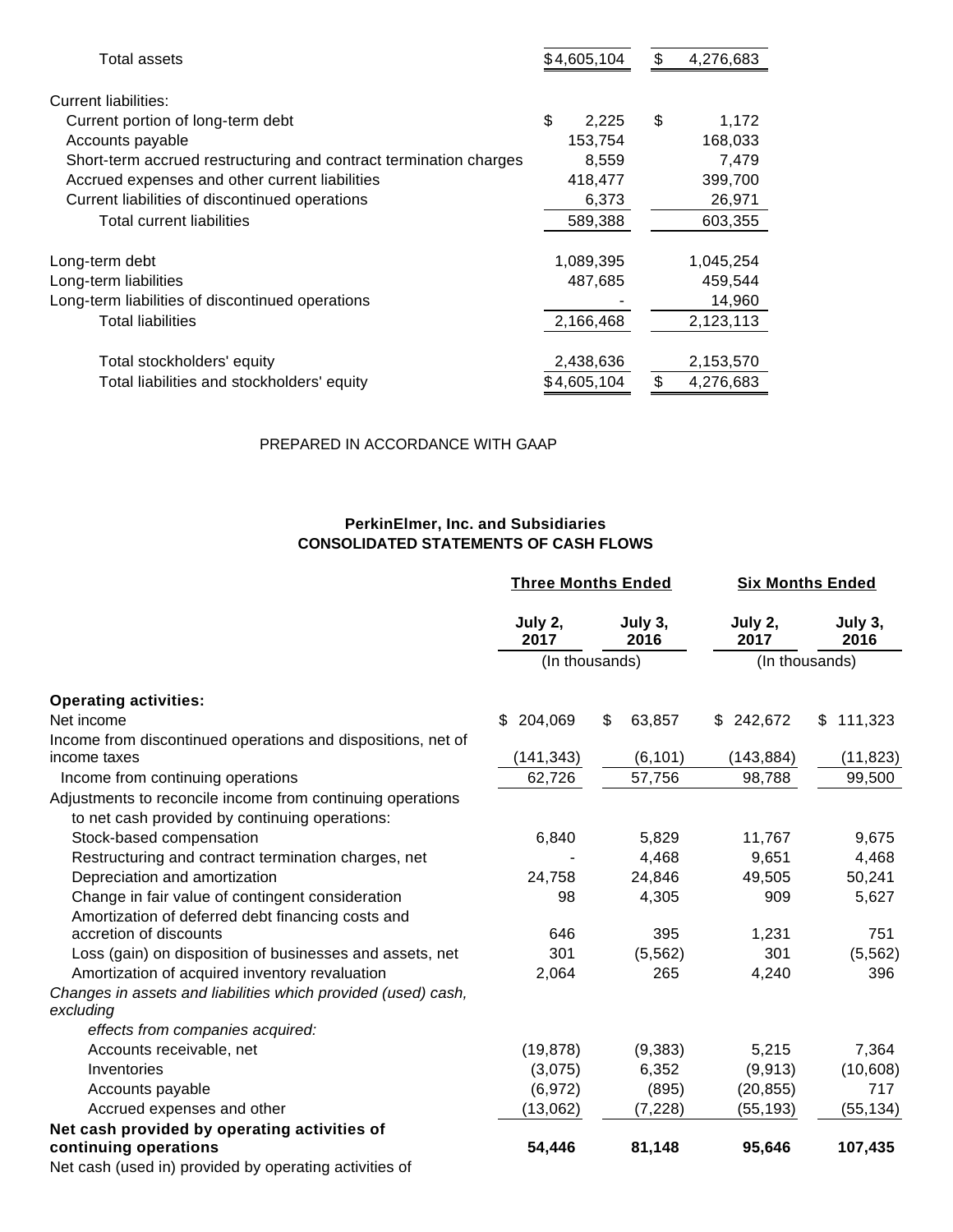| Net cash provided by operating activities<br>48,118<br>96,237<br>101,853<br>128,278<br><b>Investing activities:</b><br>Capital expenditures<br>(15, 870)<br>(5, 492)<br>(8, 210)<br>(11, 473)<br>Proceeds from surrender of life insurance policies<br>45<br>44<br>45<br>44<br>17,203<br>Changes in restricted cash balances<br>2,050<br>(2,000)<br>(2,000)<br>Proceeds from disposition of businesses<br>20,000<br>21,000<br>Activity related to acquisitions, net of cash and cash<br>equivalents acquired<br>(123, 578)<br>(10, 484)<br>Net cash provided by (used in) investing activities of<br>continuing operations<br>(3, 397)<br>9,834<br>(117, 803)<br>(7, 310)<br>Net cash provided by (used in) investing activities of<br>discontinued operations<br>277,262<br>(302)<br>276,982<br>(450)<br>9,532<br>Net cash provided by (used in) investing activities<br>273,865<br>159,179<br>(7,760)<br><b>Financing Activities:</b><br>Payments on borrowings<br>(120,000)<br>(195,000)<br>(145, 950)<br>146,952<br>240,000<br>Proceeds from borrowings<br>57,000<br>Settlement of cash flow hedges<br>(1, 352)<br>(4, 314)<br>1,278<br>(2,745)<br>Net payments on other credit facilities<br>(291)<br>(278)<br>(577)<br>(553)<br>Payments for acquisition-related contingent consideration<br>(8,940)<br>(6)<br>(99)<br>Proceeds from issuance of common stock under stock<br>8,596<br>13,223<br>7,715<br>8,953<br>plans<br>(3,265)<br>(151, 351)<br>Purchases of common stock<br>(138)<br>(192)<br>Dividends paid<br>(7,690)<br>(7,631)<br>(15, 363)<br>(15, 474)<br>Net cash used in financing activities of continuing<br>(2, 268)<br>operations<br>(64, 744)<br>(18, 234)<br>(112, 246)<br>Net cash used in financing activities of discontinued<br>(319)<br>(533)<br>(193)<br>operations<br>(64, 744)<br>(18, 767)<br>(112, 439)<br>(2, 587)<br>Net cash used in financing activities<br>Effect of exchange rate changes on cash and cash<br>8,583<br>(3,673)<br>2,072<br>equivalents<br>14,778<br>Net increase in cash and cash equivalents<br>327,979<br>37,352<br>257,043<br>10,151<br>Cash and cash equivalents at beginning of period<br>288,329<br>210,731<br>359,265<br>237,932<br>Cash and cash equivalents at end of period<br>\$616,308<br>\$248,083<br>\$616,308<br>\$248,083 | discontinued operations | (6,328) | 15,089 | 6,207 | 20,843 |
|----------------------------------------------------------------------------------------------------------------------------------------------------------------------------------------------------------------------------------------------------------------------------------------------------------------------------------------------------------------------------------------------------------------------------------------------------------------------------------------------------------------------------------------------------------------------------------------------------------------------------------------------------------------------------------------------------------------------------------------------------------------------------------------------------------------------------------------------------------------------------------------------------------------------------------------------------------------------------------------------------------------------------------------------------------------------------------------------------------------------------------------------------------------------------------------------------------------------------------------------------------------------------------------------------------------------------------------------------------------------------------------------------------------------------------------------------------------------------------------------------------------------------------------------------------------------------------------------------------------------------------------------------------------------------------------------------------------------------------------------------------------------------------------------------------------------------------------------------------------------------------------------------------------------------------------------------------------------------------------------------------------------------------------------------------------------------------------------------------------------------------------------------------------------------------------------------------------------------------------------------------------------------------------------------|-------------------------|---------|--------|-------|--------|
|                                                                                                                                                                                                                                                                                                                                                                                                                                                                                                                                                                                                                                                                                                                                                                                                                                                                                                                                                                                                                                                                                                                                                                                                                                                                                                                                                                                                                                                                                                                                                                                                                                                                                                                                                                                                                                                                                                                                                                                                                                                                                                                                                                                                                                                                                                    |                         |         |        |       |        |
|                                                                                                                                                                                                                                                                                                                                                                                                                                                                                                                                                                                                                                                                                                                                                                                                                                                                                                                                                                                                                                                                                                                                                                                                                                                                                                                                                                                                                                                                                                                                                                                                                                                                                                                                                                                                                                                                                                                                                                                                                                                                                                                                                                                                                                                                                                    |                         |         |        |       |        |
|                                                                                                                                                                                                                                                                                                                                                                                                                                                                                                                                                                                                                                                                                                                                                                                                                                                                                                                                                                                                                                                                                                                                                                                                                                                                                                                                                                                                                                                                                                                                                                                                                                                                                                                                                                                                                                                                                                                                                                                                                                                                                                                                                                                                                                                                                                    |                         |         |        |       |        |
|                                                                                                                                                                                                                                                                                                                                                                                                                                                                                                                                                                                                                                                                                                                                                                                                                                                                                                                                                                                                                                                                                                                                                                                                                                                                                                                                                                                                                                                                                                                                                                                                                                                                                                                                                                                                                                                                                                                                                                                                                                                                                                                                                                                                                                                                                                    |                         |         |        |       |        |
|                                                                                                                                                                                                                                                                                                                                                                                                                                                                                                                                                                                                                                                                                                                                                                                                                                                                                                                                                                                                                                                                                                                                                                                                                                                                                                                                                                                                                                                                                                                                                                                                                                                                                                                                                                                                                                                                                                                                                                                                                                                                                                                                                                                                                                                                                                    |                         |         |        |       |        |
|                                                                                                                                                                                                                                                                                                                                                                                                                                                                                                                                                                                                                                                                                                                                                                                                                                                                                                                                                                                                                                                                                                                                                                                                                                                                                                                                                                                                                                                                                                                                                                                                                                                                                                                                                                                                                                                                                                                                                                                                                                                                                                                                                                                                                                                                                                    |                         |         |        |       |        |
|                                                                                                                                                                                                                                                                                                                                                                                                                                                                                                                                                                                                                                                                                                                                                                                                                                                                                                                                                                                                                                                                                                                                                                                                                                                                                                                                                                                                                                                                                                                                                                                                                                                                                                                                                                                                                                                                                                                                                                                                                                                                                                                                                                                                                                                                                                    |                         |         |        |       |        |
|                                                                                                                                                                                                                                                                                                                                                                                                                                                                                                                                                                                                                                                                                                                                                                                                                                                                                                                                                                                                                                                                                                                                                                                                                                                                                                                                                                                                                                                                                                                                                                                                                                                                                                                                                                                                                                                                                                                                                                                                                                                                                                                                                                                                                                                                                                    |                         |         |        |       |        |
|                                                                                                                                                                                                                                                                                                                                                                                                                                                                                                                                                                                                                                                                                                                                                                                                                                                                                                                                                                                                                                                                                                                                                                                                                                                                                                                                                                                                                                                                                                                                                                                                                                                                                                                                                                                                                                                                                                                                                                                                                                                                                                                                                                                                                                                                                                    |                         |         |        |       |        |
|                                                                                                                                                                                                                                                                                                                                                                                                                                                                                                                                                                                                                                                                                                                                                                                                                                                                                                                                                                                                                                                                                                                                                                                                                                                                                                                                                                                                                                                                                                                                                                                                                                                                                                                                                                                                                                                                                                                                                                                                                                                                                                                                                                                                                                                                                                    |                         |         |        |       |        |
|                                                                                                                                                                                                                                                                                                                                                                                                                                                                                                                                                                                                                                                                                                                                                                                                                                                                                                                                                                                                                                                                                                                                                                                                                                                                                                                                                                                                                                                                                                                                                                                                                                                                                                                                                                                                                                                                                                                                                                                                                                                                                                                                                                                                                                                                                                    |                         |         |        |       |        |
|                                                                                                                                                                                                                                                                                                                                                                                                                                                                                                                                                                                                                                                                                                                                                                                                                                                                                                                                                                                                                                                                                                                                                                                                                                                                                                                                                                                                                                                                                                                                                                                                                                                                                                                                                                                                                                                                                                                                                                                                                                                                                                                                                                                                                                                                                                    |                         |         |        |       |        |
|                                                                                                                                                                                                                                                                                                                                                                                                                                                                                                                                                                                                                                                                                                                                                                                                                                                                                                                                                                                                                                                                                                                                                                                                                                                                                                                                                                                                                                                                                                                                                                                                                                                                                                                                                                                                                                                                                                                                                                                                                                                                                                                                                                                                                                                                                                    |                         |         |        |       |        |
|                                                                                                                                                                                                                                                                                                                                                                                                                                                                                                                                                                                                                                                                                                                                                                                                                                                                                                                                                                                                                                                                                                                                                                                                                                                                                                                                                                                                                                                                                                                                                                                                                                                                                                                                                                                                                                                                                                                                                                                                                                                                                                                                                                                                                                                                                                    |                         |         |        |       |        |
|                                                                                                                                                                                                                                                                                                                                                                                                                                                                                                                                                                                                                                                                                                                                                                                                                                                                                                                                                                                                                                                                                                                                                                                                                                                                                                                                                                                                                                                                                                                                                                                                                                                                                                                                                                                                                                                                                                                                                                                                                                                                                                                                                                                                                                                                                                    |                         |         |        |       |        |
|                                                                                                                                                                                                                                                                                                                                                                                                                                                                                                                                                                                                                                                                                                                                                                                                                                                                                                                                                                                                                                                                                                                                                                                                                                                                                                                                                                                                                                                                                                                                                                                                                                                                                                                                                                                                                                                                                                                                                                                                                                                                                                                                                                                                                                                                                                    |                         |         |        |       |        |
|                                                                                                                                                                                                                                                                                                                                                                                                                                                                                                                                                                                                                                                                                                                                                                                                                                                                                                                                                                                                                                                                                                                                                                                                                                                                                                                                                                                                                                                                                                                                                                                                                                                                                                                                                                                                                                                                                                                                                                                                                                                                                                                                                                                                                                                                                                    |                         |         |        |       |        |
|                                                                                                                                                                                                                                                                                                                                                                                                                                                                                                                                                                                                                                                                                                                                                                                                                                                                                                                                                                                                                                                                                                                                                                                                                                                                                                                                                                                                                                                                                                                                                                                                                                                                                                                                                                                                                                                                                                                                                                                                                                                                                                                                                                                                                                                                                                    |                         |         |        |       |        |
|                                                                                                                                                                                                                                                                                                                                                                                                                                                                                                                                                                                                                                                                                                                                                                                                                                                                                                                                                                                                                                                                                                                                                                                                                                                                                                                                                                                                                                                                                                                                                                                                                                                                                                                                                                                                                                                                                                                                                                                                                                                                                                                                                                                                                                                                                                    |                         |         |        |       |        |
|                                                                                                                                                                                                                                                                                                                                                                                                                                                                                                                                                                                                                                                                                                                                                                                                                                                                                                                                                                                                                                                                                                                                                                                                                                                                                                                                                                                                                                                                                                                                                                                                                                                                                                                                                                                                                                                                                                                                                                                                                                                                                                                                                                                                                                                                                                    |                         |         |        |       |        |
|                                                                                                                                                                                                                                                                                                                                                                                                                                                                                                                                                                                                                                                                                                                                                                                                                                                                                                                                                                                                                                                                                                                                                                                                                                                                                                                                                                                                                                                                                                                                                                                                                                                                                                                                                                                                                                                                                                                                                                                                                                                                                                                                                                                                                                                                                                    |                         |         |        |       |        |
|                                                                                                                                                                                                                                                                                                                                                                                                                                                                                                                                                                                                                                                                                                                                                                                                                                                                                                                                                                                                                                                                                                                                                                                                                                                                                                                                                                                                                                                                                                                                                                                                                                                                                                                                                                                                                                                                                                                                                                                                                                                                                                                                                                                                                                                                                                    |                         |         |        |       |        |
|                                                                                                                                                                                                                                                                                                                                                                                                                                                                                                                                                                                                                                                                                                                                                                                                                                                                                                                                                                                                                                                                                                                                                                                                                                                                                                                                                                                                                                                                                                                                                                                                                                                                                                                                                                                                                                                                                                                                                                                                                                                                                                                                                                                                                                                                                                    |                         |         |        |       |        |
|                                                                                                                                                                                                                                                                                                                                                                                                                                                                                                                                                                                                                                                                                                                                                                                                                                                                                                                                                                                                                                                                                                                                                                                                                                                                                                                                                                                                                                                                                                                                                                                                                                                                                                                                                                                                                                                                                                                                                                                                                                                                                                                                                                                                                                                                                                    |                         |         |        |       |        |
|                                                                                                                                                                                                                                                                                                                                                                                                                                                                                                                                                                                                                                                                                                                                                                                                                                                                                                                                                                                                                                                                                                                                                                                                                                                                                                                                                                                                                                                                                                                                                                                                                                                                                                                                                                                                                                                                                                                                                                                                                                                                                                                                                                                                                                                                                                    |                         |         |        |       |        |
|                                                                                                                                                                                                                                                                                                                                                                                                                                                                                                                                                                                                                                                                                                                                                                                                                                                                                                                                                                                                                                                                                                                                                                                                                                                                                                                                                                                                                                                                                                                                                                                                                                                                                                                                                                                                                                                                                                                                                                                                                                                                                                                                                                                                                                                                                                    |                         |         |        |       |        |
|                                                                                                                                                                                                                                                                                                                                                                                                                                                                                                                                                                                                                                                                                                                                                                                                                                                                                                                                                                                                                                                                                                                                                                                                                                                                                                                                                                                                                                                                                                                                                                                                                                                                                                                                                                                                                                                                                                                                                                                                                                                                                                                                                                                                                                                                                                    |                         |         |        |       |        |
|                                                                                                                                                                                                                                                                                                                                                                                                                                                                                                                                                                                                                                                                                                                                                                                                                                                                                                                                                                                                                                                                                                                                                                                                                                                                                                                                                                                                                                                                                                                                                                                                                                                                                                                                                                                                                                                                                                                                                                                                                                                                                                                                                                                                                                                                                                    |                         |         |        |       |        |
|                                                                                                                                                                                                                                                                                                                                                                                                                                                                                                                                                                                                                                                                                                                                                                                                                                                                                                                                                                                                                                                                                                                                                                                                                                                                                                                                                                                                                                                                                                                                                                                                                                                                                                                                                                                                                                                                                                                                                                                                                                                                                                                                                                                                                                                                                                    |                         |         |        |       |        |
|                                                                                                                                                                                                                                                                                                                                                                                                                                                                                                                                                                                                                                                                                                                                                                                                                                                                                                                                                                                                                                                                                                                                                                                                                                                                                                                                                                                                                                                                                                                                                                                                                                                                                                                                                                                                                                                                                                                                                                                                                                                                                                                                                                                                                                                                                                    |                         |         |        |       |        |
|                                                                                                                                                                                                                                                                                                                                                                                                                                                                                                                                                                                                                                                                                                                                                                                                                                                                                                                                                                                                                                                                                                                                                                                                                                                                                                                                                                                                                                                                                                                                                                                                                                                                                                                                                                                                                                                                                                                                                                                                                                                                                                                                                                                                                                                                                                    |                         |         |        |       |        |
|                                                                                                                                                                                                                                                                                                                                                                                                                                                                                                                                                                                                                                                                                                                                                                                                                                                                                                                                                                                                                                                                                                                                                                                                                                                                                                                                                                                                                                                                                                                                                                                                                                                                                                                                                                                                                                                                                                                                                                                                                                                                                                                                                                                                                                                                                                    |                         |         |        |       |        |

## PREPARED IN ACCORDANCE WITH GAAP

# **PerkinElmer, Inc. and Subsidiaries RECONCILIATION OF GAAP TO NON-GAAP FINANCIAL MEASURES (1)**

| (In millions, except per share data and percentages) | <b>PKI</b>                |                     |                     |  |  |  |  |
|------------------------------------------------------|---------------------------|---------------------|---------------------|--|--|--|--|
|                                                      | <b>Three Months Ended</b> |                     |                     |  |  |  |  |
|                                                      |                           | <b>July 2, 2017</b> | <b>July 3, 2016</b> |  |  |  |  |
| <b>Adjusted revenue:</b>                             |                           |                     |                     |  |  |  |  |
| Revenue                                              | S                         | 547.0               | \$536.2             |  |  |  |  |
| Purchase accounting adjustments                      |                           | 0.2                 | 0.2                 |  |  |  |  |
| Adjusted revenue                                     |                           | 547.1               | \$536.4             |  |  |  |  |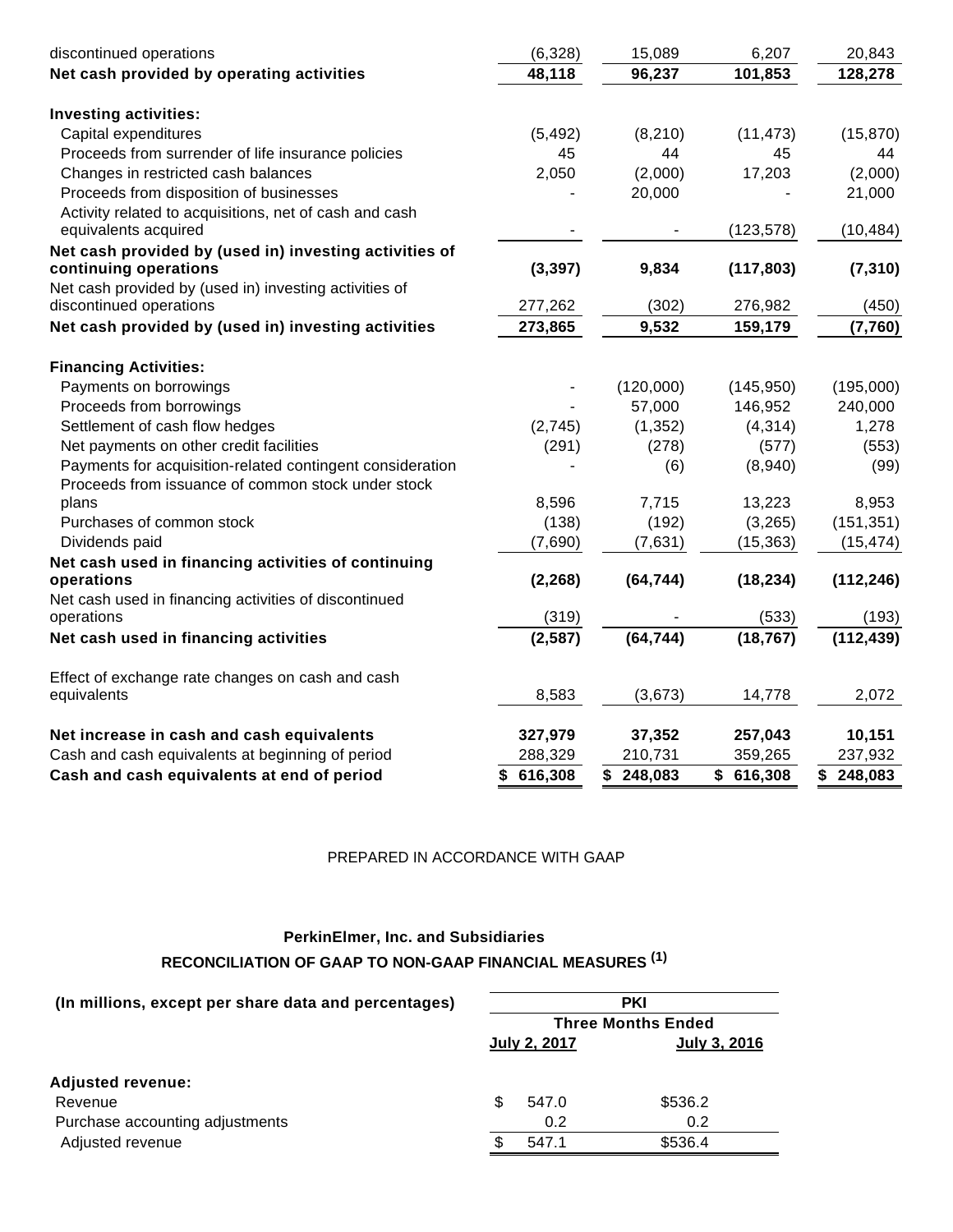| <b>Adjusted gross margin:</b>                       |             |         |         |         |
|-----------------------------------------------------|-------------|---------|---------|---------|
| Gross margin                                        | \$<br>257.5 | 47.1%   | \$253.6 | 47.3%   |
| Amortization of intangible assets                   | 7.1         | 1.3%    | 8.1     | 1.5%    |
| Purchase accounting adjustments                     | 2.3         | 0.4%    | 0.5     | 0.1%    |
| Mark to market on postretirement benefits           | (0.0)       | $0.0\%$ |         | 0.0%    |
| Adjusted gross margin                               | \$<br>266.8 | 48.8%   | \$262.1 | 48.9%   |
| <b>Adjusted SG&amp;A:</b>                           |             |         |         |         |
| SG&A                                                | \$<br>147.9 | 27.0%   | \$151.0 | 28.1%   |
| Amortization of intangible assets                   | (10.4)      | $-1.9%$ | (10.1)  | $-1.9%$ |
| Purchase accounting adjustments                     | (0.1)       | 0.0%    | (4.3)   | $-0.8%$ |
| Acquisition and divestiture-related expenses        | (3.7)       | $-0.7%$ | (0.2)   | 0.0%    |
| Adjusted SG&A                                       | \$<br>133.8 | 24.4%   | \$136.4 | 25.4%   |
| <b>Adjusted R&amp;D:</b>                            |             |         |         |         |
| R&D                                                 | \$<br>33.6  | 6.1%    | \$31.9  | 5.9%    |
| Amortization of intangible assets                   | (0.1)       | 0.0%    | (0.2)   | $0.0\%$ |
| Adjusted R&D                                        | \$<br>33.5  | 6.1%    | \$31.7  | 5.9%    |
| <b>Adjusted operating income:</b>                   |             |         |         |         |
| Operating income                                    | \$<br>76.0  | 13.9%   | \$66.3  | 12.4%   |
| Amortization of intangible assets                   | 17.5        | 3.2%    | 18.4    | 3.4%    |
| Purchase accounting adjustments                     | 2.4         | 0.4%    | 4.8     | 0.9%    |
| Acquisition and divestiture-related expenses        | 3.7         | 0.7%    | 0.2     | 0.0%    |
| Mark to market on postretirement benefits           | (0.0)       | $0.0\%$ |         | 0.0%    |
| Restructuring and contract termination charges, net |             | 0.0%    | 4.5     | 0.8%    |
| Adjusted operating income                           | \$<br>99.6  | 18.2%   | \$94.1  | 17.5%   |

|                                                     |                   | <b>PKI</b>                |
|-----------------------------------------------------|-------------------|---------------------------|
|                                                     |                   | <b>Three Months Ended</b> |
|                                                     | July 2, 2017      | July 3, 2016              |
| <b>Adjusted EPS:</b>                                |                   |                           |
| <b>GAAP EPS</b>                                     | \$<br>1.84        | \$ 0.58                   |
| Discontinued operations, net of income taxes        | 1.28              | 0.06                      |
| GAAP EPS from continuing operations                 | 0.57              | 0.53                      |
| Amortization of intangible assets                   | 0.16              | 0.17                      |
| Purchase accounting adjustments                     | 0.02              | 0.04                      |
| Acquisition and divestiture-related expenses        | (0.02)            | 0.00                      |
| Gain on disposition of businesses and assets, net   | 0.00 <sub>1</sub> | (0.05)                    |
| Mark to market on postretirement benefits           | (0.00)            |                           |
| Restructuring and contract termination charges, net |                   | 0.04                      |
| Tax on above items                                  | (0.06)            | (0.10)                    |
| <b>Adjusted EPS</b>                                 | \$<br>0.67        | \$0.63                    |

|                          |                           | <b>DAS</b>   |  |  |  |
|--------------------------|---------------------------|--------------|--|--|--|
|                          | <b>Three Months Ended</b> |              |  |  |  |
|                          | July 2, 2017              | July 3, 2016 |  |  |  |
| <b>Adjusted revenue:</b> |                           |              |  |  |  |
| Revenue                  | \$<br>383.1               | \$381.5      |  |  |  |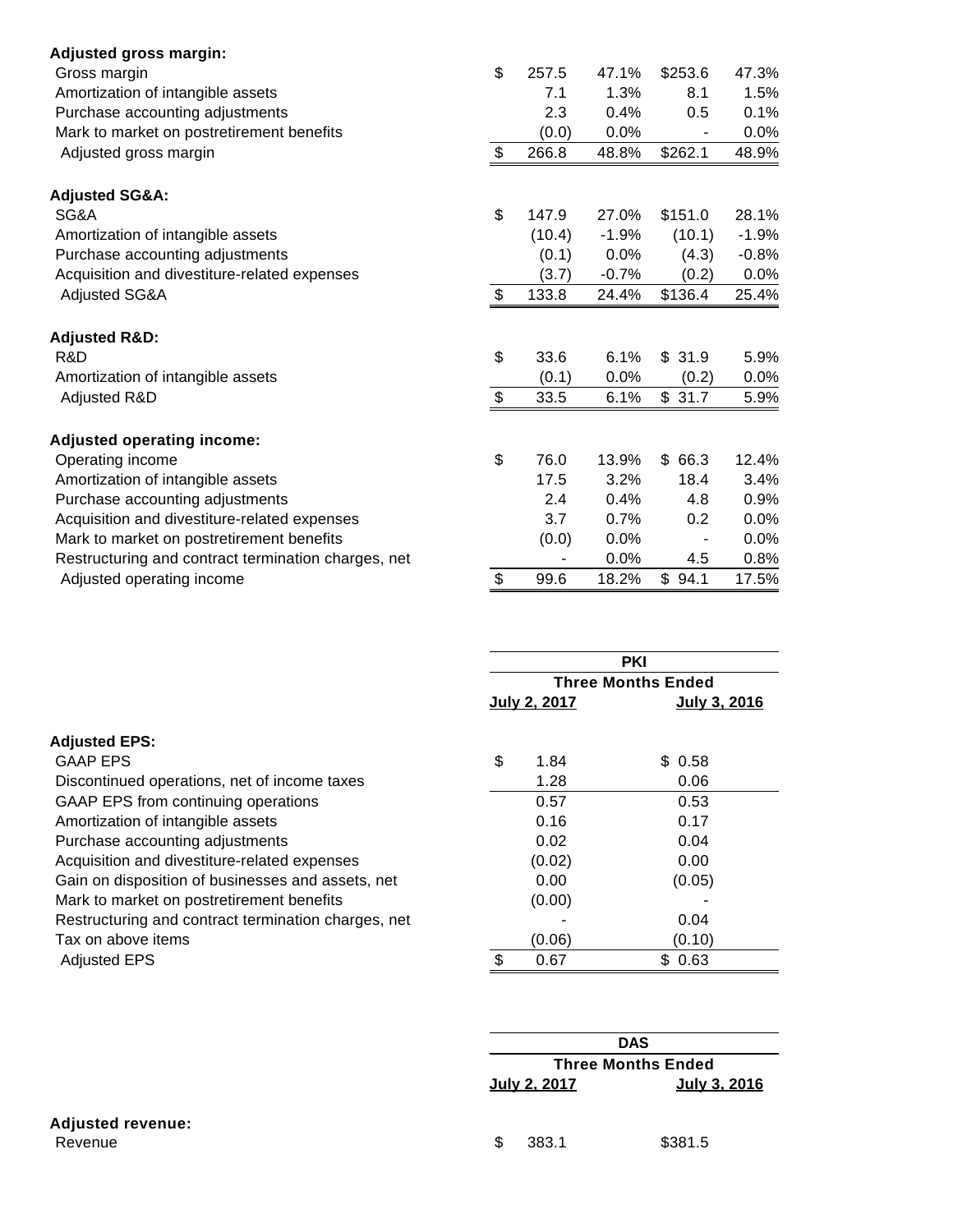| <b>Adjusted operating income:</b>                   |      |         |            |         |
|-----------------------------------------------------|------|---------|------------|---------|
| Operating income                                    | 51.5 | 13.4%   | \$41.6     | 10.9%   |
| Amortization of intangible assets                   | 12.4 | 3.2%    | 13.9       | $3.7\%$ |
| Purchase accounting adjustments                     | 0.0  | $0.0\%$ | 0.3        | $0.1\%$ |
| Acquisition and divestiture-related expenses        | 0.1  | $0.0\%$ | 0.1        | $0.0\%$ |
| Restructuring and contract termination charges, net | ۰.   | $0.0\%$ | 4.1        | $1.1\%$ |
| Adjusted operating income                           | 64.0 | 16.7%   | \$<br>60.0 | 15.7%   |

|                                                     | <b>Diagnostics</b><br><b>Three Months Ended</b> |              |         |         |              |  |
|-----------------------------------------------------|-------------------------------------------------|--------------|---------|---------|--------------|--|
|                                                     |                                                 |              |         |         |              |  |
|                                                     |                                                 | July 2, 2017 |         |         | July 3, 2016 |  |
| Revenue:                                            |                                                 |              |         |         |              |  |
| Revenue                                             | \$                                              | 163.8        |         | \$154.7 |              |  |
| Purchase accounting adjustments                     |                                                 | 0.2          |         | 0.2     |              |  |
| Adjusted revenue                                    | \$                                              | 164.0        |         | \$154.9 |              |  |
| <b>Adjusted operating income:</b>                   |                                                 |              |         |         |              |  |
| Operating income                                    | \$                                              | 37.6         | 23.0%   | \$37.8  | 24.5%        |  |
| Amortization of intangible assets                   |                                                 | 5.2          | $3.2\%$ | 4.5     | 2.9%         |  |
| Purchase accounting adjustments                     |                                                 | 2.4          | 1.4%    | 4.5     | 2.9%         |  |
| Acquisition and divestiture-related expenses        |                                                 | 3.6          | 2.2%    | 0.1     | $0.0\%$      |  |
| Restructuring and contract termination charges, net |                                                 |              | $0.0\%$ | 0.4     | 0.2%         |  |
| Adjusted operating income                           | \$                                              | 48.8         | 29.7%   | \$47.3  | 30.5%        |  |

# **(1) amounts may not sum due to rounding**

## **PerkinElmer, Inc. and Subsidiaries RECONCILIATION OF GAAP TO NON-GAAP FINANCIAL MEASURES (1)**

| (In millions, except per share data and percentages) | <b>PKI</b>   |         |    |                         |          |  |  |
|------------------------------------------------------|--------------|---------|----|-------------------------|----------|--|--|
|                                                      |              |         |    | <b>Six Months Ended</b> |          |  |  |
|                                                      | July 2, 2017 |         |    | July 3, 2016            |          |  |  |
| <b>Adjusted revenue:</b>                             |              |         |    |                         |          |  |  |
| Revenue                                              | \$1,061.1    |         | \$ | 1,034.3                 |          |  |  |
| Purchase accounting adjustments                      | 0.4          |         |    | 0.4                     |          |  |  |
| Adjusted revenue                                     | \$1,061.4    |         | \$ | 1,034.6                 |          |  |  |
| <b>Adjusted gross margin:</b>                        |              |         |    |                         |          |  |  |
| Gross margin                                         | \$<br>497.1  | 46.8%   | \$ | 488.6                   | 47.2%    |  |  |
| Amortization of intangible assets                    | 14.2         | 1.3%    |    | 16.3                    | $1.6\%$  |  |  |
| Purchase accounting adjustments                      | 4.6          | 0.4%    |    | 0.8                     | 0.1%     |  |  |
| Mark to market on postretirement benefits            | (0.0)        | 0.0%    |    | (0.0)                   | $0.0\%$  |  |  |
| Adjusted gross margin                                | \$<br>515.9  | 48.6%   | \$ | 505.7                   | 48.9%    |  |  |
| <b>Adjusted SG&amp;A:</b>                            |              |         |    |                         |          |  |  |
| SG&A                                                 | \$<br>293.0  | 27.6%   | \$ | 295.5                   | 28.6%    |  |  |
| Amortization of intangible assets                    | (20.2)       | $-1.9%$ |    | (20.3)                  | $-2.0\%$ |  |  |
| Purchase accounting adjustments                      | (0.9)        | $-0.1%$ |    | (5.7)                   | $-0.5%$  |  |  |
| Acquisition and divestiture-related expenses         | (6.3)        | $-0.6%$ |    | (0.5)                   | $-0.1%$  |  |  |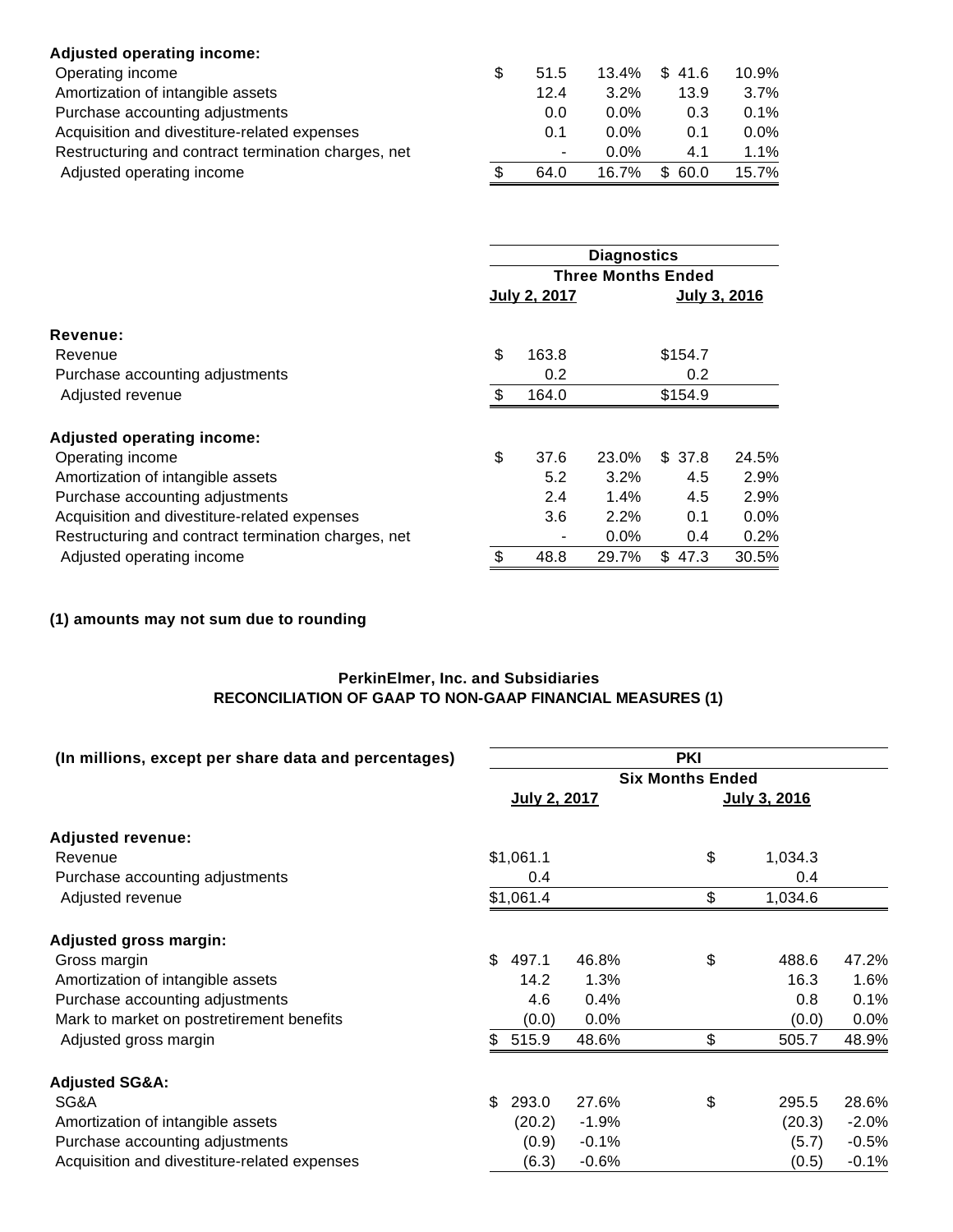| Adjusted SG&A                                       | \$. | 265.6 | 25.0%   | \$<br>269.0 | 26.0%   |
|-----------------------------------------------------|-----|-------|---------|-------------|---------|
| <b>Adjusted R&amp;D:</b>                            |     |       |         |             |         |
| R&D                                                 | \$  | 66.9  | 6.3%    | \$<br>61.8  | $6.0\%$ |
| Amortization of intangible assets                   |     | (0.2) | $0.0\%$ | (0.4)       | $0.0\%$ |
| Adjusted R&D                                        |     | 66.7  | 6.3%    | \$<br>61.4  | 5.9%    |
| <b>Adjusted operating income:</b>                   |     |       |         |             |         |
| Operating income                                    | \$  | 127.6 | 12.0%   | \$<br>126.8 | 12.3%   |
| Amortization of intangible assets                   |     | 34.6  | 3.3%    | 37.0        | $3.6\%$ |
| Purchase accounting adjustments                     |     | 5.6   | 0.5%    | 6.4         | 0.6%    |
| Acquisition and divestiture-related expenses        |     | 6.3   | 0.6%    | 0.5         | 0.1%    |
| Mark to market on postretirement benefits           |     | (0.0) | $0.0\%$ | (0.0)       | $0.0\%$ |
| Restructuring and contract termination charges, net |     | 9.7   | $0.9\%$ | 4.5         | 0.4%    |
| Adjusted operating income                           | \$. | 183.6 | 17.3%   | \$<br>175.3 | 16.9%   |

| <b>PKI</b>              |        |    |              |  |
|-------------------------|--------|----|--------------|--|
| <b>Six Months Ended</b> |        |    |              |  |
| July 2, 2017            |        |    | July 3, 2016 |  |
|                         |        |    |              |  |
| \$                      | 2.20   | \$ | 1.01         |  |
|                         | 1.30   |    | 0.11         |  |
|                         | 0.89   |    | 0.90         |  |
|                         | 0.31   |    | 0.33         |  |
|                         | 0.05   |    | 0.06         |  |
|                         | 0.01   |    | 0.00         |  |
|                         | 0.00   |    | (0.05)       |  |
|                         | (0.00) |    | (0.00)       |  |
|                         | 0.09   |    | 0.04         |  |
|                         | (0.14) |    | (0.16)       |  |
|                         | 1.21   | \$ | 1.13         |  |
|                         |        |    |              |  |

|                                                   | <b>PKI</b><br><b>Twelve Months Ended</b><br><b>December 31, 2017</b> |        |  |  |  |
|---------------------------------------------------|----------------------------------------------------------------------|--------|--|--|--|
|                                                   |                                                                      |        |  |  |  |
| <b>Adjusted EPS:</b>                              | <b>Projected</b>                                                     |        |  |  |  |
| GAAP EPS from continuing operations               | \$2.23                                                               | 2.31   |  |  |  |
| Amortization of intangible assets                 |                                                                      | 0.63   |  |  |  |
| Purchase accounting adjustments                   |                                                                      | 0.07   |  |  |  |
| Acquisition and divestiture-related expenses      |                                                                      | 0.06   |  |  |  |
| Gain on disposition of businesses and assets, net |                                                                      | 0.00   |  |  |  |
| Mark to market on postretirement benefits         |                                                                      | 0.00   |  |  |  |
| Restructuring and contract termination charges    |                                                                      | 0.09   |  |  |  |
| Tax on above items                                |                                                                      | (0.24) |  |  |  |
| <b>Adjusted EPS</b>                               | \$2.84                                                               | 2.92   |  |  |  |

|              | <b>DAS</b>              |
|--------------|-------------------------|
|              | <b>Six Months Ended</b> |
| July 2, 2017 | <u>July 3, 2016</u>     |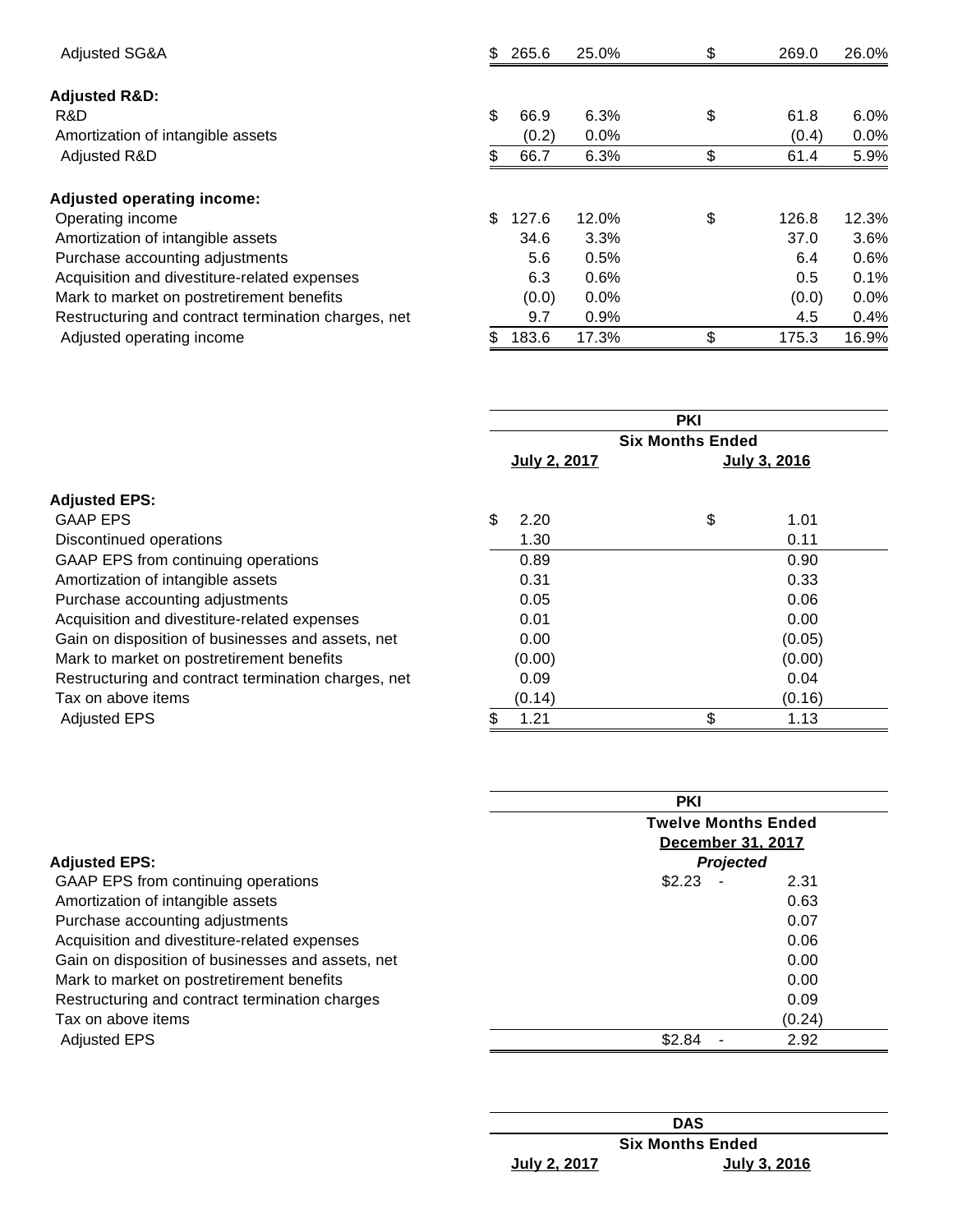| <b>Adjusted revenue:</b>                            |   |         |         |             |         |
|-----------------------------------------------------|---|---------|---------|-------------|---------|
| Revenue                                             |   | \$744.9 |         | \$<br>738.0 |         |
| Adjusted operating income:                          |   |         |         |             |         |
| Operating income                                    | S | 82.1    | 11.0%   | \$<br>81.1  | 11.0%   |
| Amortization of intangible assets                   |   | 24.6    | 3.3%    | 28.0        | 3.8%    |
| Purchase accounting adjustments                     |   | 0.0     | $0.0\%$ | 0.4         | $0.1\%$ |
| Acquisition and divestiture-related expenses        |   | 0.3     | $0.0\%$ | 0.3         | $0.0\%$ |
| Restructuring and contract termination charges, net |   | 8.0     | 1.1%    | 4.1         | $0.6\%$ |
| Adjusted operating income                           |   | 115.1   | 15.4%   | \$<br>113.9 | 15.4%   |

|                                                     | <b>Diagnostics</b> |                         |       |    |               |       |
|-----------------------------------------------------|--------------------|-------------------------|-------|----|---------------|-------|
|                                                     |                    | <b>Six Months Ended</b> |       |    |               |       |
|                                                     |                    | July 2, 2017            |       |    | July 3, 2016  |       |
| Revenue:                                            |                    |                         |       |    |               |       |
| Revenue                                             |                    | \$316.2                 |       | \$ | 296.3         |       |
| Purchase accounting adjustments                     |                    | 0.4                     |       |    | 0.4           |       |
| Adjusted revenue                                    |                    | \$316.6                 |       | \$ | 296.7         |       |
| <b>Adjusted operating income:</b>                   |                    |                         |       |    |               |       |
| Operating income                                    | \$                 | 71.1                    | 22.5% | \$ | 71.6          | 24.2% |
| Amortization of intangible assets                   |                    | 10.0                    | 3.1%  |    | 9.0           | 3.0%  |
| Purchase accounting adjustments                     |                    | 5.5                     | 1.8%  |    | 6.0           | 2.0%  |
| Acquisition and divestiture-related expenses        |                    | 6.0                     | 1.9%  |    | $0.2^{\circ}$ | 0.1%  |
| Restructuring and contract termination charges, net |                    | 1.7                     | 0.5%  |    | 0.4           | 0.1%  |
| Adjusted operating income                           | \$                 | 94.2                    | 29.7% | \$ | 87.2          | 29.4% |

# **(1) amounts may not sum due to rounding**

# **PerkinElmer, Inc. and Subsidiaries RECONCILIATION OF GAAP TO NON-GAAP FINANCIAL MEASURES (1)**

|                                                                                               | <b>PKI</b><br><b>Three Months Ended</b><br><b>July 2, 2017</b> |
|-----------------------------------------------------------------------------------------------|----------------------------------------------------------------|
| Organic revenue growth:                                                                       |                                                                |
| Reported revenue growth                                                                       | 2%                                                             |
| Less: effect of foreign exchange rates                                                        | $-1%$                                                          |
| Less: effect of acquisitions including purchase accounting adjustments and impact of divested |                                                                |
| businesses                                                                                    | 2%                                                             |
| Organic revenue growth                                                                        | 1%                                                             |

|                                        | <b>DAS</b>                                |
|----------------------------------------|-------------------------------------------|
|                                        | <b>Three Months Ended</b><br>July 2, 2017 |
| Organic revenue growth:                |                                           |
| Reported revenue growth                | $0\%$                                     |
| Less: effect of foreign exchange rates | $-1%$                                     |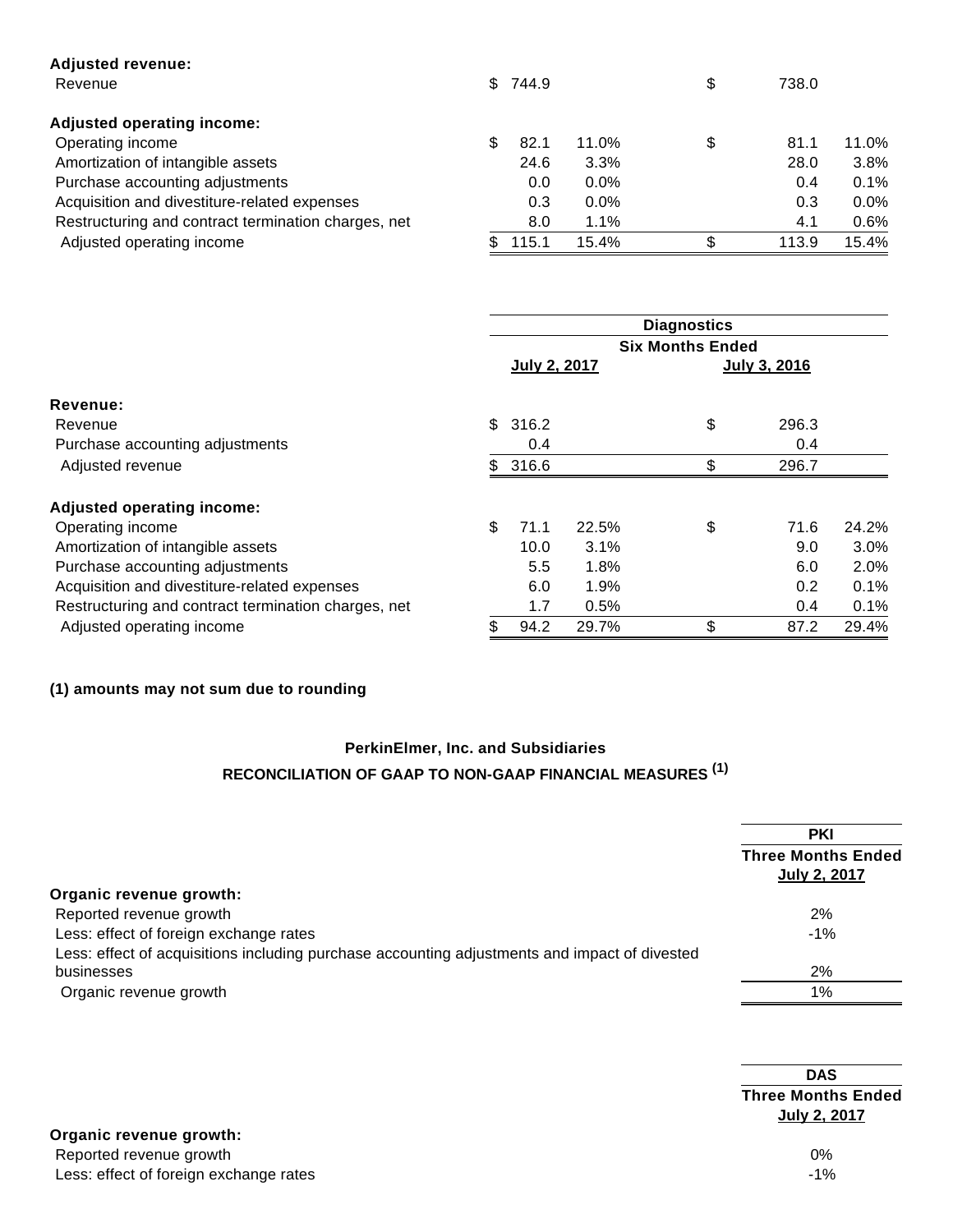Less: effect of acquisitions including purchase accounting adjustments and impact of divested businesses 0% Organic revenue growth the contract of the contract of the contract of the contract of the contract of the contract of the contract of the contract of the contract of the contract of the contract of the contract of the con

|                                                                                               | <b>Diagnostics</b>        |
|-----------------------------------------------------------------------------------------------|---------------------------|
|                                                                                               | <b>Three Months Ended</b> |
|                                                                                               | July 2, 2017              |
| Organic revenue growth:                                                                       |                           |
| Reported revenue growth                                                                       | 6%                        |
| Less: effect of foreign exchange rates                                                        | $-1%$                     |
| Less: effect of acquisitions including purchase accounting adjustments and impact of divested |                           |
| businesses                                                                                    | 6%                        |
| Organic revenue growth                                                                        | $1\%$                     |

#### **(1) amounts may not sum due to rounding**

#### **Explanation of Non-GAAP Financial Measures**

We report our financial results in accordance with U. S. generally accepted accounting principles ("GAAP"). However, management believes that, in order to more fully understand our short-term and long-term financial and operational trends, investors may wish to consider the impact of certain non-cash, non-recurring or other items, which result from facts and circumstances that vary in frequency and impact on continuing operations. Accordingly, we present non-GAAP financial measures as a supplement to the financial measures we present in accordance with GAAP. These non-GAAP financial measures provide management with additional means to understand and evaluate the operating results and trends in our ongoing business by adjusting for certain non-cash expenses and other items that management believes might otherwise make comparisons of our ongoing business with prior periods more difficult, obscure trends in ongoing operations, or reduce management's ability to make useful forecasts. Management believes these non-GAAP financial measures provide additional means of evaluating period-over-period operating performance. In addition, management understands that some investors and financial analysts find this information helpful in analyzing our financial and operational performance and comparing this performance to our peers and competitors.

We use the term "adjusted revenue" to refer to GAAP revenue, including purchase accounting adjustments for revenue from contracts acquired in acquisitions that will not be fully recognized due to accounting rules. We use the related term "adjusted revenue growth" to refer to the measure of comparing current period adjusted revenue with the corresponding period of the prior year.

We use the term "organic revenue" to refer to GAAP revenue, excluding the effect of foreign currency changes and acquisitions, and including purchase accounting adjustments for revenue from contracts acquired in acquisitions that will not be fully recognized due to accounting rules. We also exclude the impact of sales from divested businesses by deducting the effects of divested business revenue from the current and prior periods. We use the related term "organic revenue growth" to refer to the measure of comparing current period organic revenue with the corresponding period of the prior year.

We use the term "adjusted gross margin" to refer to GAAP gross margin, excluding amortization of intangible assets, inventory fair value adjustments related to business acquisitions, and including purchase accounting adjustments for revenue from contracts acquired in acquisitions that will not be fully recognized due to business combination accounting rules. We also exclude adjustments for mark-to-market accounting on post-retirement benefits, therefore only our projected costs have been used to calculate our non-GAAP measure. We use the related term "adjusted gross margin percentage" to refer to adjusted gross margin as a percentage of adjusted revenue.

We use the term "adjusted SG&A expense" to refer to GAAP SG&A expense, excluding amortization of intangible assets, purchase accounting adjustments, acquisition and divestiture-related expenses, significant litigation matters and significant environmental charges. We also exclude adjustments for mark-to-market accounting on post-retirement benefits, therefore only our projected costs have been used to calculate our non-GAAP measure. We use the related term "adjusted SG&A percentage" to refer to adjusted SG&A expense as a percentage of adjusted revenue.

We use the term "adjusted R&D expense" to refer to GAAP R&D expense, excluding amortization of intangible assets. We use the related term "adjusted R&D percentage" to refer to adjusted R&D expense as a percentage of adjusted revenue.

We use the term "adjusted operating income," to refer to GAAP operating income, including revenue from contracts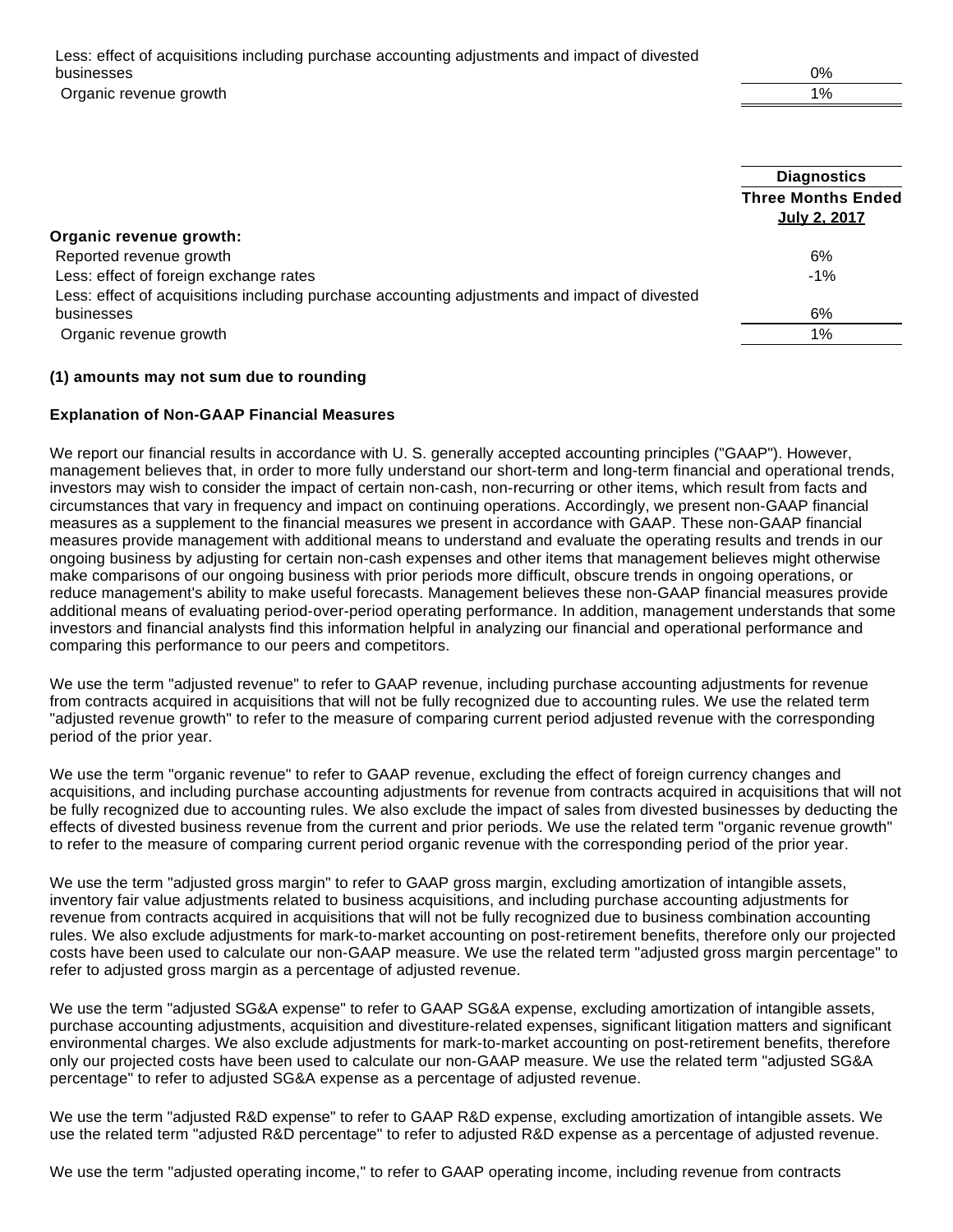acquired in acquisitions that will not be fully recognized due to accounting rules, and excluding amortization of intangible assets, other purchase accounting adjustments, acquisition and divestiture-related expenses, significant litigation matters, significant environmental charges, and restructuring and contract termination charges. We also exclude adjustments for mark-to-market accounting on post-retirement benefits, therefore only our projected costs have been used to calculate our non-GAAP measure. We use the related terms "adjusted operating profit percentage," "adjusted operating profit margin," or "adjusted operating margin" to refer to adjusted operating income as a percentage of adjusted revenue.

We use the term "adjusted earnings per share," or "adjusted EPS," to refer to GAAP earnings per share, including revenue from contracts acquired in acquisitions that will not be fully recognized due to accounting rules, and excluding discontinued operations, amortization of intangible assets, other purchase accounting adjustments, acquisition and divestiture-related expenses, significant litigation matters, significant environmental charges, disposition of businesses and assets, net, and restructuring and contract termination charges. We also exclude adjustments for mark-to-market accounting on postretirement benefits, therefore only our projected costs have been used to calculate our non-GAAP measure. We also adjust for any tax impact related to the above items.

Management includes or excludes the effect of each of the items identified below in the applicable non-GAAP financial measure referenced above for the reasons set forth below with respect to that item:

- Amortization of intangible assets— purchased intangible assets are amortized over their estimated useful lives and generally cannot be changed or influenced by management after the acquisition. Accordingly, this item is not considered by management in making operating decisions. Management does not believe such charges accurately reflect the performance of our ongoing operations for the period in which such charges are incurred.
- Revenue from contracts acquired in acquisitions that will not be fully recognized due to accounting rules—accounting rules require us to account for the fair value of revenue from contracts assumed in connection with our acquisitions. As a result, our GAAP results reflect the fair value of those revenues, which is not the same as the revenue that otherwise would have been recorded by the acquired entity. We include such revenue in our non-GAAP measures because we believe the fair value of such revenue does not accurately reflect the performance of our ongoing operations for the period in which such revenue is recorded.
- Other purchase accounting adjustments—accounting rules require us to adjust various balance sheet accounts, including inventory and deferred rent balances to fair value at the time of the acquisition. As a result, the expenses for these items in our GAAP results are not the same as what would have been recorded by the acquired entity. Accounting rules also require us to estimate the fair value of contingent consideration at the time of the acquisition, and any subsequent changes to the estimate or payment of the contingent consideration and purchase accounting adjustments are charged to expense or income. We exclude the impact of any changes to contingent consideration from our non-GAAP measures because we believe these expenses or benefits do not accurately reflect the performance of our ongoing operations for the period in which such expenses or benefits are recorded.
- Acquisition and divestiture-related expenses—we incur legal, due diligence, stay bonuses, interest expense, foreign exchange gains and losses and other costs related to acquisitions and divestitures. We exclude these expenses from our non-GAAP measures because we believe they do not reflect the performance of our ongoing operations.
- Restructuring and contract termination charges—restructuring and contract termination expenses consist of employee severance and other exit costs as well as the cost of terminating certain lease agreements or contracts. Management does not believe such costs accurately reflect the performance of our ongoing operations for the period in which such costs are reported.
- Adjustments for mark-to-market accounting on post-retirement benefits—we exclude adjustments for mark-to-market accounting on post-retirement benefits, therefore only our projected costs have been used to calculate our non-GAAP measures. We exclude these adjustments because they do not represent what we believe our investors consider to be costs of producing our products, investments in technology and production, and costs to support our internal operating structure.
- Significant litigation matters—we incurred expenses related to significant litigation matters. Management does not believe such charges accurately reflect the performance of our ongoing operations for the periods in which such charges were incurred.
- Significant environmental charges—we incurred expenses related to significant environmental charges. Management does not believe such charges accurately reflect the performance of our ongoing operations for the periods in which such charges were incurred.
- Disposition of businesses and assets, net—we exclude the impact of gains or losses from the disposition of businesses and assets from our adjusted earnings per share. Management does not believe such gains or losses accurately reflect the performance of our ongoing operations for the period in which such gains or losses are reported.
- Impact of foreign currency changes on the current period—we exclude the impact of foreign currency from these